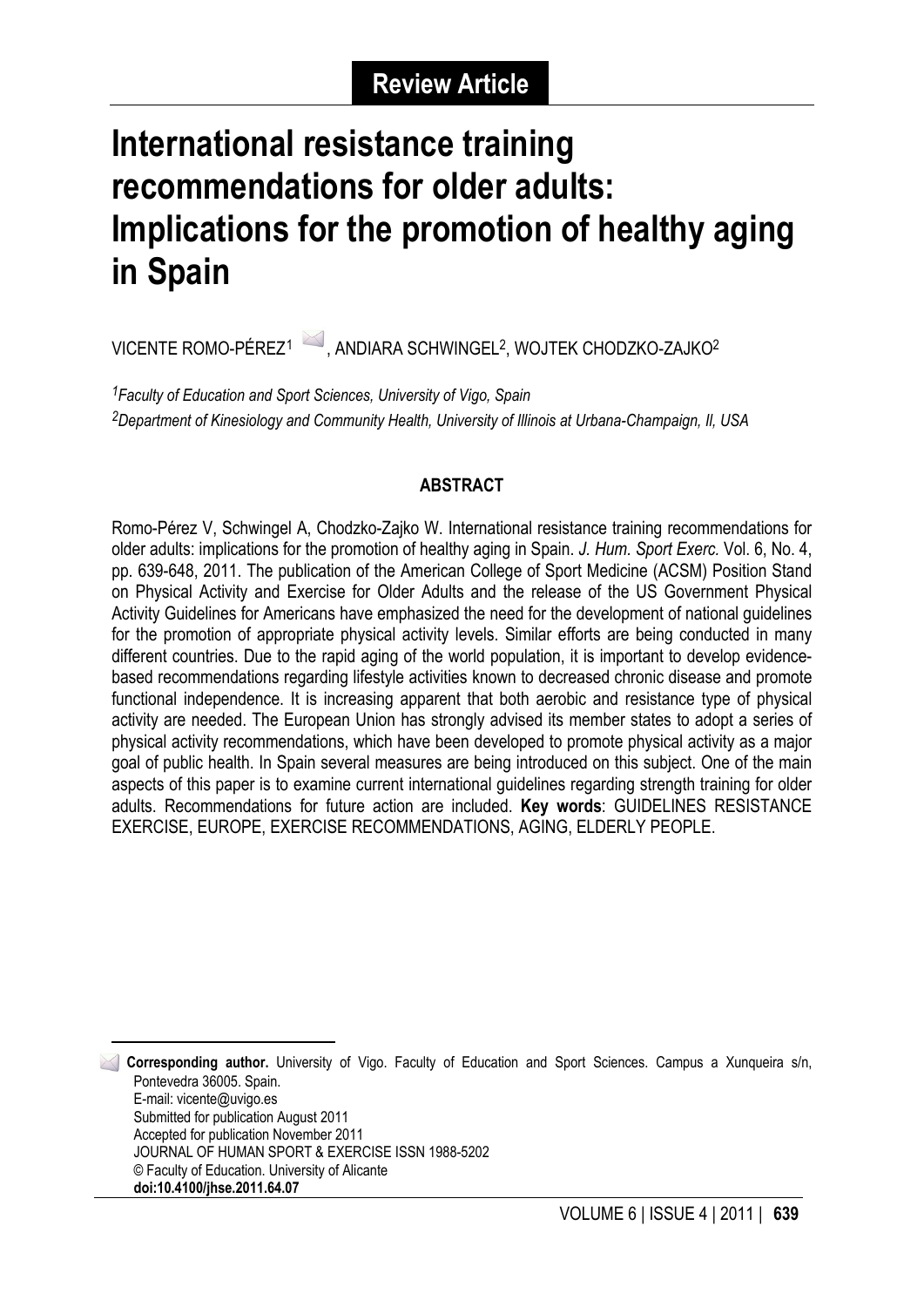# <span id="page-1-0"></span>**INTRODUCTION**

In many countries, in the developed and developing world, life expectancy is increasing and the proportion of older adults in the population is growing accordingly. In Spain, during the period 2004- 2009, the proportion of individuals 84 years old and older increased by 24.7% (INE, [2011](#page-6-8)). These demographic changes bring with them challenges for national strategy in the areas of health care and social services. Fortunately, there is growing evidence that old age need not necessarily be accompanied by physical decline and loss of independence. On the contrary there is growing evidence that regular participation in physical activity can improve quality of life and promote independence for people of all ages (Chodzko-Zajko et al., [2009\)](#page-6-8). Regular physical activity among older adults is associated with decreased health care spending (Ackermann et al., [2003;](#page-5-0) Lee & Buchner, [2008\)](#page-7-0) and a substantial return on a modest initial investment (Sandstrom & Stahle, [2005\)](#page-8-0).

Generally, the older people who are physically active spend less in healthcare. These savings in medical costs realized by society can be reinvested into campaigns for the promotion of physical activity (Martinson, Crain, Pronk, O'Connor, & Maciosek, [2003\)](#page-8-4). It is essential to inform and advise the population about healthy lifestyle choices if we are to enable them to change their behavior to maximize the likelihood of successful aging. For these reasons, many countries have been developing or updating national physical activity guidelines that provide a clear and consistent message to the population. In recent years the attention of national guidelines has focused not only on the benefits of aerobic exercise but also on the advantages of resistance or strength training for older adults (Chodzko-Zajko et al., [2009\)](#page-6-8).

There can be little doubt that a combination of aerobic and resistance exercise delays and/or prevents chronic conditions and disabilities. Unfortunately, many older adults are poorly informed about the types and amount of physical activity that are most beneficial. The publication of national guidelines can provide a clear and unambiguous statement regarding the health benefits of regular physical activity. These statement are of value to both health professionals and members of the general public (de Souza & Luz, [2011\)](#page-6-0). Unfortunately, Spain has yet to develop a comprehensive set of national physical activity guidelines. Furthermore, very little attention has been paid to advising older adults in Spain about the importance of combining aerobic and resistance forms of physical activity.

The absence of official government guidelines in Spain in the area of physical activity does not mean that Spanish researchers have not been interested in studying the health benefits of physical activity. Many Spanish studies have explored the benefits of aerobic and resistance exercise for older persons (Arguelles et al., [2004;](#page-5-1) Izquierdo et al., [2001;](#page-7-1) Izquierdo, Hakkinen, Ibanez, et al., [2001;](#page-7-2) Izquierdo, Hakkinen, Ibanez, Kraemer, & Gorostiaga, [2005;](#page-7-3) Izquierdo et al., [1999;](#page-7-4) Izquierdo, Martinez-Ramirez, Larrion, Irujo-Espinosa, & Gomez, [2008\)](#page-7-5). The findings of these studies are highly consistent with other research from around the world that documents profound health benefits accrue from both aerobic and resistance exercise (Chodzko-Zajko et al., [2009\)](#page-6-1).

There is now strong evidence to that resistance exercise training (RET) provides multiple benefits for older persons. It decreases the likelihood of sarcopenia (Doherty, [2003;](#page-6-2) Evans, [1995;](#page-6-3) Frontera et al., [2000;](#page-6-4) Peterson, Rhea, Sen, & Gordon, [2010;](#page-8-1) Roubenoff & Hughes, [2000;](#page-8-2) Visvanathan & Chapman, [2010\)](#page-9-0), has a positive influence on bone mass (Asikainen, Kukkonen-Harjula, & Miilunpalo, [2004;](#page-5-2) Leite, Prestes, Pereira, Shiguemoto, & Perez, [2010;](#page-7-6) Mazzeo & Tanaka, [2001\)](#page-8-3), is an important factor in maintaining functional independence (Bean et al., [2010;](#page-5-3) Bean et al., [2009;](#page-5-4) Frontera, [2006;](#page-6-5) Frontera et al., [2008\)](#page-6-6) and it is correlated with a decreased risk of falls (Fiatarone-Singh et al., [2008;](#page-6-7) Frontera et al., [2000;](#page-6-4) Lloyd et al., [2008,](#page-7-7) [2009\)](#page-7-8).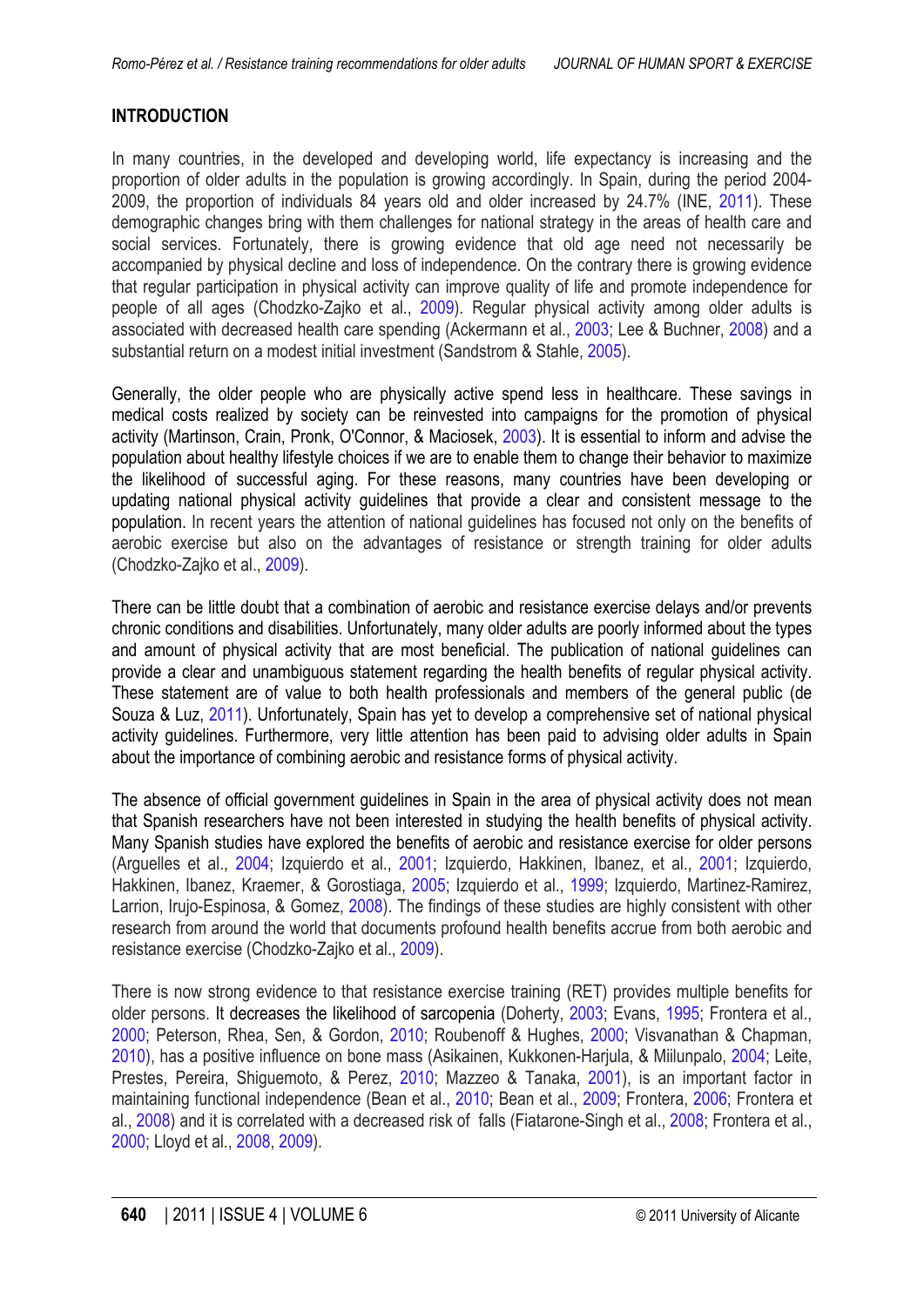<span id="page-2-0"></span>The purpose of this paper is to summarize existing guidelines regarding resistance exercise for older adults with the goal of developing a set of recommendations to be adopted by national and regional government agencies.

#### **METHODS**

The resistance exercise training (RET) recommendations of the following countries and associations were analyzed: United Kingdom, USA, Canada, Australia, South Africa, Japan, ACSM (American College of Sports Medicine) and the WHO (World Health Organization). In addition we consulted relevant meta-analyses on the topic published in the last five years in the fields of the resistance training in older adults (Nicola, [2011;](#page-8-5) Steib, [2010\)](#page-8-6) including studies of the effect of RET on bone mass (James, Duffield, & Carroll, [2010;](#page-7-9) James & Carroll, [2006](#page-7-10), [2009](#page-7-10)) and physical independence (Peterson, Rhea, Sen, & Gordon, [2010\)](#page-8-1).

In total we analyzed 73 papers on RET. These studies explored the influence of RET on improvements in body composition, strength and muscle morphology. In addition, we analyzed 45 papers about strength training and bone, and an additional 23 papers on the relationship of strength training and disability. Each of these studies were analyzed in order to calculated the mean, maximum and minimum values of the following variables: a) days in a week, b) number of exercises, c) sets, d) repetitions and e) intensity.

#### **RESULTS**

The following initiatives have been developed by national governments and/or non-governmental organizations such as the American College of Sports Medicine (ACSM) and the World Health Organization (WHO):

a) The Canadian Health Agency – Center for Health Promotion and the Canadian Society for Exercise Physiology (CSEP). In 1995 the above agencies began to cooperate in the development of physical activity guidelines the first of which were published in 1998. In 1999, whilst the International Year of the Older Adults was taking place, the *Canada's Physical Activity Guide to Healthy Active Living for Older Adults* was published. Two guides were published, one for children between 6-9 years old was published and another for individuals between 10-14 years old, which was called *Canada's Physical Activity Guide for Youth.*

An important contribution to the development of guidelines for older people in Canada was provided by the Active Living Coalition for Older Adults (ALCOA). The Canadian guidelines were officially approved by the Federal-Provincial-Territorial Ministers and upwards of 100 national organizations (Sharratt, [2007\)](#page-8-7). In 2006 a process to update the guidelines began. A commission of experts in the fields of physiology, social psychology, marketing, epidemiology and physical activity developed the protocols of the new guidelines. In January 2011 the new guidelines for the Canadians were launched. Regarding individuals over 65 years of age, three fundamental issues were addressed: a) the relation between physical activity and functional independence, b) the volume and intensity of physical activity needed for improved functioning, and c) an increased focus of the dose of physical activity needed for specific outcomes. The Canadian guidelines provide specific recommendations for both aerobic and resistance exercise (Tremblay et al., [2011a,](#page-8-8) [2011b\)](#page-8-9).

The last version of the Canadian recommendations (Tremblay et al., [2011b\)](#page-8-9) recommends that individuals to do muscular and bone strengthening exercises, including activities that exercise the main muscular groups. Regarding the frequency, the recommendation strongly advises to practice this activity at least twice per week.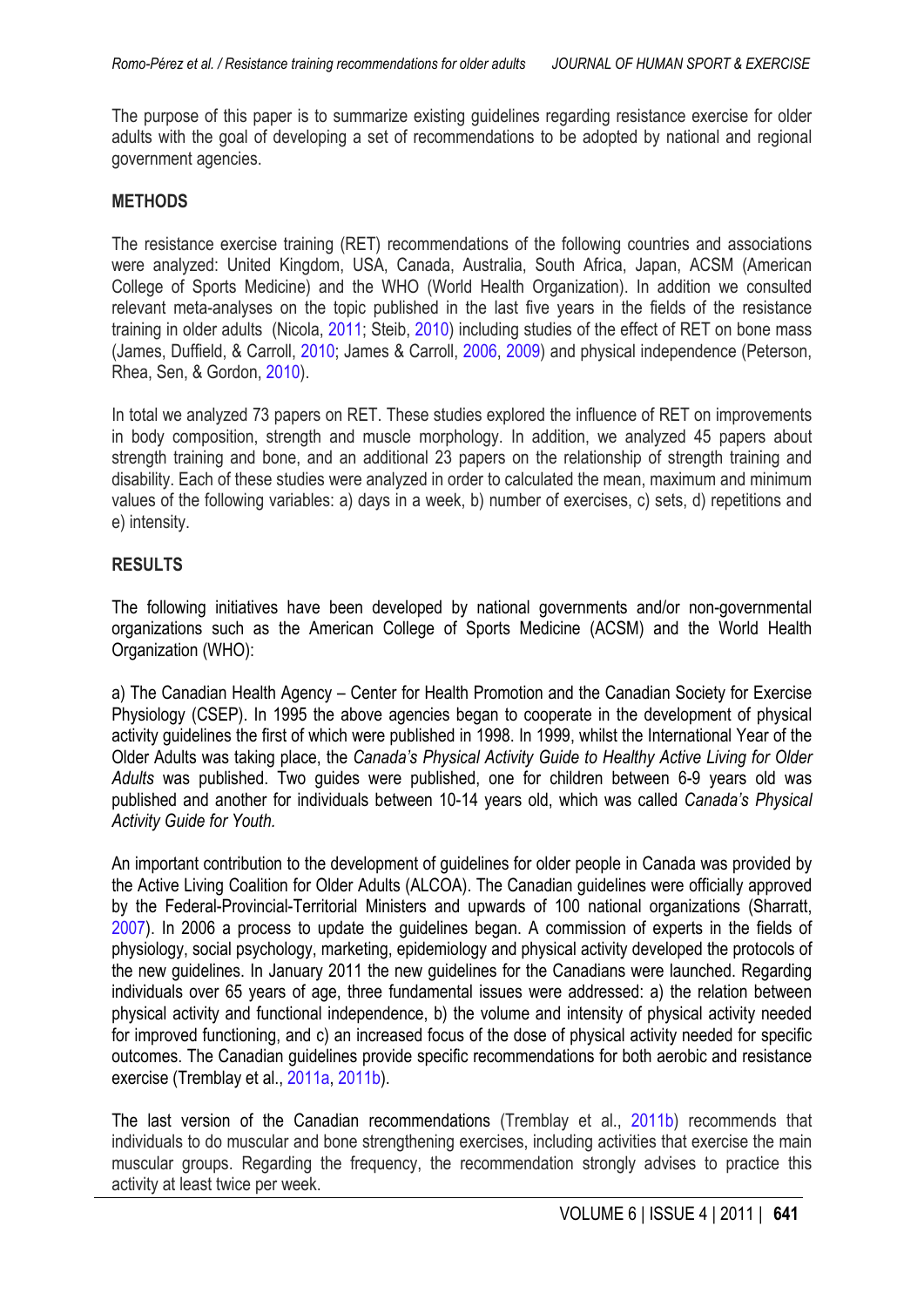<span id="page-3-0"></span>

| Country/Org.            | Year | Exercices                                           | D/wk       | Set                | Rep       |
|-------------------------|------|-----------------------------------------------------|------------|--------------------|-----------|
| Canada                  | 2011 | Major muscle group                                  | 2          |                    |           |
| <b>WHO</b>              | 2010 | Major muscle group                                  | 2          |                    |           |
| United<br><b>States</b> | 2008 | Major muscle group                                  | 2          | $2 - 3$            | $8 - 12$  |
| UK                      | 2008 | 8-10 exercises                                      | 2          |                    | $10 - 15$ |
| Australia               | 2006 | 4 exercises in the upper part, 4 lower part         | 2          |                    |           |
| Japan                   | 1999 | 8-10 exercises involving the major muscle<br>groups | $2 - 3$    | A minimum 1<br>set | $10 - 15$ |
| <b>ACSM/AHA</b>         | 2007 | 8-10 exercise -Major muscle group                   | At least 2 |                    | $8 - 12$  |
| South Africa            | 2000 |                                                     | 2          | $2 - 3$            | $8 - 15$  |

*Table 1. Recommendations about muscular resistance exercise in the elderly people.*

*Country/Org: Country or Organization; Year: Year of the guideline; Exercise: Number of exercises and characteristics; D/wk: Days per week; Set: Number of sets; Rep: Number of repetitions; WHO: World Health Organization; UK: United Kingdom; ACSM: American College of Sports Medicine; AHA: American Heart Association.*

b) In the USA, one of the first set of physical activity recommendations was developed by the American College of Sports Medicine (ACSM). In 1978, a committee developed recommendations with regard to the quantity and the type of exercise necessary to improve the physical fitness and functional performance (ACSM, [1978](#page-5-5)). In 1995, the Centers for Disease Control and Prevention and the American College of Sports Medicine jointly developed a revised set of physical activity guidelines (Drinkwater, Grimston, Raab-Cullen, & Snow-Harter, [1995;](#page-6-9) Pate et al. [1995](#page-8-4); Pollock et al., [1998\)](#page-8-10). The new guidelines recommended that adults should carry out 30 minutes or more of moderate intensity physical activity on a daily basis and RET activities should involve the major muscular groups, with the number of exercises between 8 and 10 (Nelson et al., [2007,](#page-8-4) Haskell et al., [2007\)](#page-6-8).

More recently, the U.S. Department of Health & Human Services (USDHHS) of the Federal Government issued its first-ever Physical Activity Guidelines for Americans. They describe the types and amounts of physical activity that offer substantial health benefits to all Americans regardless of age (USDHHS, [2008\)](#page-8-11). In 2008, the National Institute of Aging, issued a comparable set of recommendations regarding physical activity for the older adults. In additional to aerobic or cardiovascular exercise, specific resistance raining recommendations were provided. RET activities should involve the major muscular groups and it is recommended that they should be practiced for two or more times per week. The guidelines propose a total of 2 or 3 sets with a minimum of 8 to 12 repetitions.

c) A number of guidelines and recommendations have been developed in Australia. One of the first was published in 1999 and reprinted in 2006 (Sims, Hill, Hunt, & Haralambous, [2009\)](#page-8-12) by the Department of Health and Ageing of the Australian Government. This guide stresses that it is never too late to start physical activity. Five basic recommendations are suggested: a) the older individual should be active on a daily basis in as many ways as possible, incorporating strength, flexibility and balance activities. b) 30 minutes per day of physical activity is recommended c) exercise intensity should be increased progressively d) physical activity should be viewed as an opportunity, not an inconvenience. e) When possible, it is valuable to include periods of vigorous intensity activity. The guide suggests several types of RET, proposing four for the lower body and four for the upper body. Two or three sets of 10-12 repetitions are recommended using free weights, RET machines, elastic bands or body weight for resistance (Australian Government, [2006\)](#page-5-5).

d) The World Health Organization (WHO), aware of the importance of physical activity as a public health strategy (WHO, [2009\)](#page-9-1), recommends at least 30 minutes of moderate physical activity five days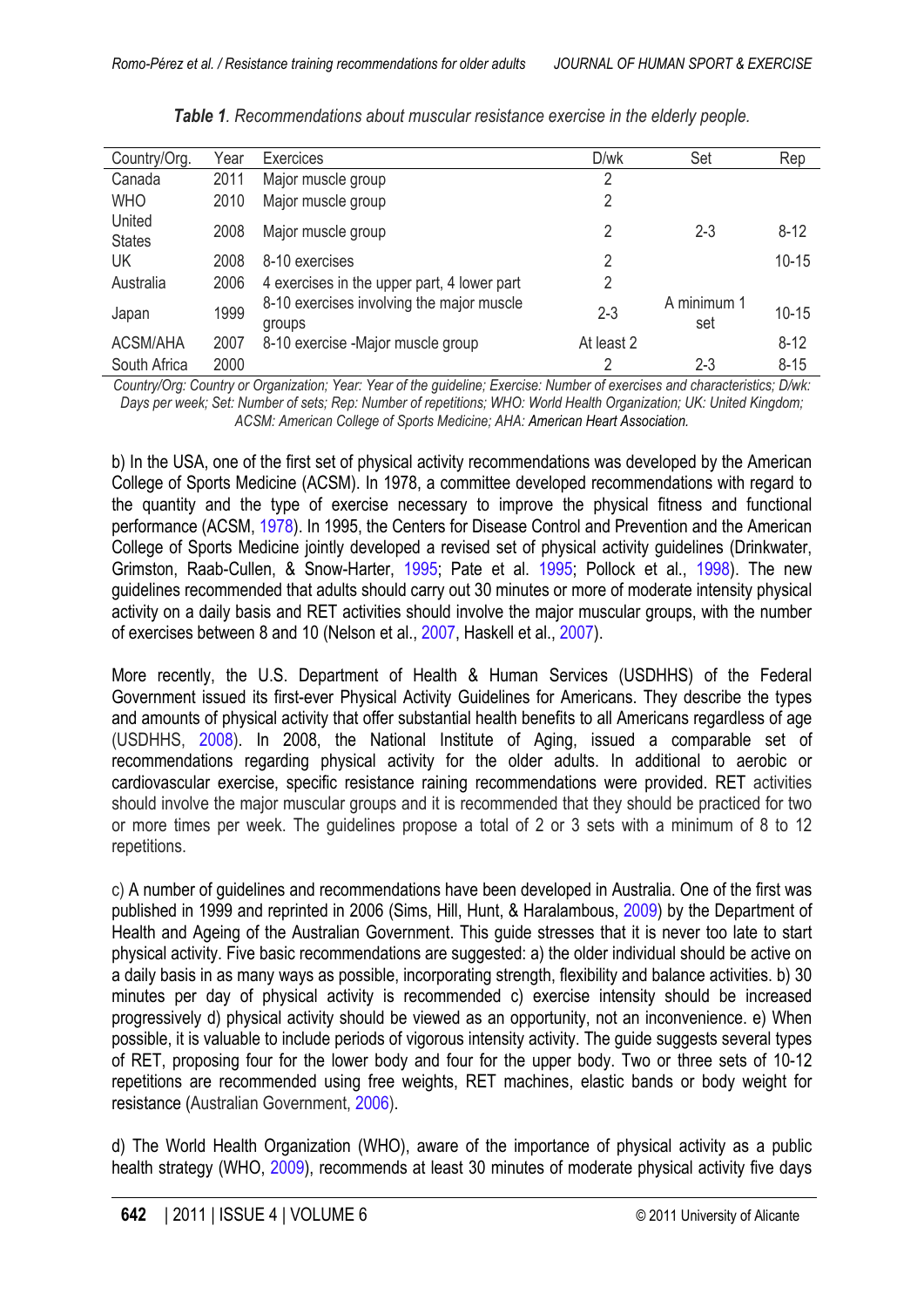<span id="page-4-0"></span>per week or 20 minutes of intense physical activity during three days per week. It is important that physical activity is performed for bouts of at least 10 consecutive minutes. In addition, the WHO recommends RET two or three days per week. It is important to highlight than in the year 2010, the WHO published a sets of recommendations in which resistance is included (WHO, [2010a\)](#page-9-2). These recommendations propose that muscular strengthening activities should be done at least twice a week, with a special attention to the main muscular groups (WHO[, 2010b\)](#page-9-3).

e) The Japanese Physical Activity Guidelines were developed by the Japanese Ministry of Health and Welfare. The goal of the guidelines was the maintenance and improvement of independence of older people. The quidelines suggest some activities that can be performed at home (Ohta, Tabata, & Mochizuki, [1999\)](#page-8-13). Japan's society is aging rapidly and there is a national need to promote physical independence (Kato, Kawakami, & Ohta[, 2006\)](#page-7-11). The Japanese Guidelines recommend that RET begin at a low intensity level and increase in intensity every two to four weeks (Ohta et al., [1999\)](#page-8-13).

f) The United Kingdom published physical activity recommendations for each segment of the population (Bull & the Expert Working, [2010\)](#page-6-10). Because the UK guidelines were published by a foundation, this guide is not considered strictly governmental. The guidelines recommend that RET be practiced at least twice a week, with the number of exercises approximating between 8 and 10, with around 10 or 15 repetitions (British Heart Foundation, [2008\)](#page-6-11).

g) The South African guidelines (Department of Health South Africa, [2000\)](#page-6-12) were published in 2000 and they urge a minimum of two weekly sessions of RET, with two sets of 8 to 15 repetitions.

A summary of these various guidelines appears in the Table [1.](#page-3-0) The weekly frequency for RET varies from two to three days, as does the number of sets and repetitions. In the majority of the guidelines it is mentioned that the exercises should focus in the main muscular groups, and the number of exercises is kept between 8 and 10.

A summary of the date in presented in Table 2.

|                                                                                                                             | Days per<br>week <sup>a</sup> |    |               | <b>Exercises</b> <sup>b</sup> |                  | Setsc |                | Repetitions <sup>c</sup> |     | Intensity <sup>d</sup> |    |     |     |     |       |
|-----------------------------------------------------------------------------------------------------------------------------|-------------------------------|----|---------------|-------------------------------|------------------|-------|----------------|--------------------------|-----|------------------------|----|-----|-----|-----|-------|
| <b>Studied blocks</b>                                                                                                       | M<br>n                        | Mx | M             | Mn                            | Mx               | M     | Mn             | Mx                       | M   | Mn                     | Mx | M   | Mn  | Mx  | M     |
| Strength training in the<br>elderly (James &<br>Carroll, 2006; Nicola,<br>2011; Steib, 2010)                                | $\overline{2}$                | 3  |               | 6                             | 12               | 8.3   | $\overline{2}$ | $\mathfrak{Z}$           | 2.9 | 6                      | 14 | 8.9 | 60% | 80% | 71.4% |
| Strength training and<br>bone (James & Carroll,<br>2006; James, Duffield, &<br>Carroll, S., 2010;<br>James & Carroll, 2009) | 2                             | 5  | $\frac{2}{9}$ | 4                             | $\boldsymbol{9}$ | 7.9   | $\mathbf{1}$   | $\overline{4}$           | 2.7 | $6\,$                  | 15 | 9.5 | 70% | 85% | 76.7% |
| Strength training in<br>order to avoid the<br>physical incapacity<br>(Peterson et al., 2010)                                |                               | 3  |               | 5                             | 16               | 8.3   | 1              | 6                        | 2.5 | $\overline{2}$         | 20 | 10  | 40% | 85% | 70%   |

*Table 2. Variables of the muscular resistance exercise.*

*Mn: Minimum; Mx: Maximum; M: Mean; Exercises: Number of exercises.*

*a,b,c,b.Independent variables: Days per week, Number of exercises, Number of sets, Number of repetitions and intensity.*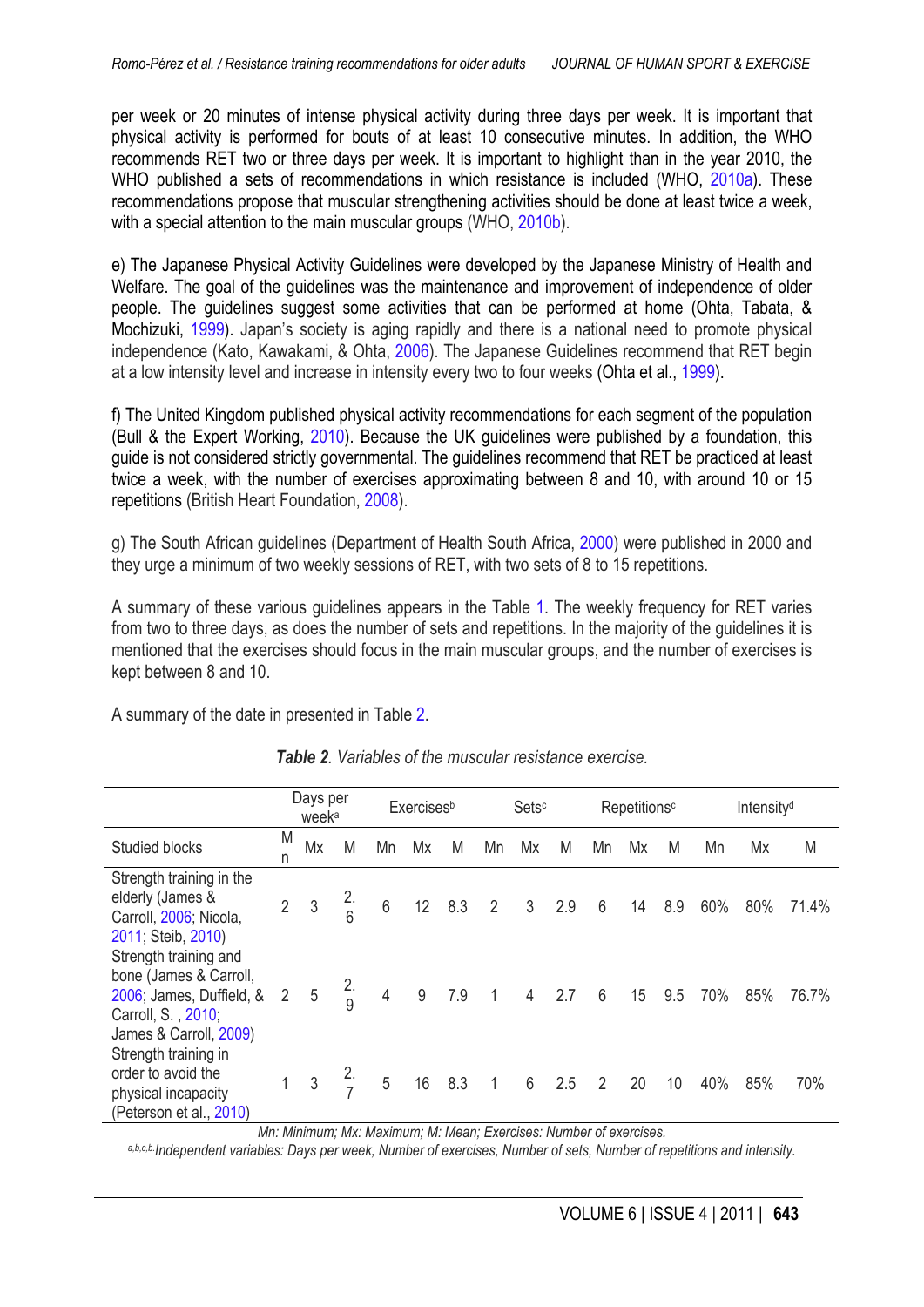## <span id="page-5-5"></span>**DISCUSION AND CONCLUSIONS**

The aim of this paper is to provide an overview of international recommendations related to physical activity and resistance exercise for older adults. Numerous government and organizational guidelines have been summarized and it is clear that there is strong evidence for the health benefits of regular physical activity (Chodzko-Zajko et al., [2009;](#page-6-1) Tremblay et al., [2011b;](#page-8-9) Warburton, Nicol, & Bredin, [2006\)](#page-9-4). Although the strength of the evidence varies from excellent to more modest, the overall consensus is that there is sufficient evidence to recommend both aerobic and resistance training on a regular basis (Chodzko-Zajko et al., [2009\)](#page-6-1). With respect to RET, there are some discrepancies regarding the frequency, number of exercises, sets, repetitions and intensity needed to maximize the health benefit (Caserotti, Aagaard, & Puggaard, [2008;](#page-6-13) Hass, Feigenbaum, & Franklin, [200](#page-7-10)[1\).](#page-6-8)

It is important to note that most RET quidelines recommend exercising the major muscle groups, including the quadriceps, gluteus, hamstrings, pectorals, dorsal, biceps and triceps. This recommendation is consequent with the scientific literature and the major national (Bull & the Expert Working, [2010;](#page-6-10) Chodzko-Zajko et al., [2009;](#page-6-1) Australian Government, [2006;](#page-5-6) Ohta et al., [1999\)](#page-8-13). The vast majority of the guidelines suggest RET be performed at least twice a week. Several studies about the strength training state that these exercises should be performed in alternate days, starting with a rate of 2 or 3 days per week (Campos et al., [2002;](#page-6-14) Kraemer et al., [2002;](#page-7-12) Kraemer & Ratamess, [2004\)](#page-7-13). However, the intensity is a fairly controversial subject (Queiroz, Kanegusuku, & Forjaz, [2010\)](#page-8-14), thus it may be better to exercise in a prudent way with intensities of about 40% (Kraemer et al., [2002\)](#page-7-12).

Overall, the analyzed evidence suggest the following recommendations, a) perform muscular strength exercises 2-3 times per week in alternate days, b) resistance exercises should focus on the main muscular groups, c) 2-3 sets of 8 repetitions for each exercise should be performed; d) individuals should start with an intensity of approximately 40% and should increase intensity as appropriate.

## **REFERENCES**

- <span id="page-5-0"></span>1. ACKERMANN R, CHEADLE A, SANDHU N, MADSEN L, WAGNER E, LOGERFO J. Community exercise program use and changes in healthcare costs for older adults. *American Journal of Preventive Medicine*. 2003; 25(3):232-237. doi[:10.1016/S0749-3797\(03\)00196-X](http://dx.doi.org/10.1016/S0749-3797(03)00196-X) [[Back to text](#page-1-0)]
- 2. AMERICAN COLLEGE OF SPORTS MEDICINE. Position statement on the recommended quantity and quality of exercise for developing and maintaining fitness in healthy adults. *Med Sci Sport Exer.* 1978; 10(3):vii-x. [\[Back to text\]](#page-3-0)
- <span id="page-5-1"></span>3. ARGUELLES I, FORGA L, IZQUIERDO M, GOROSTIAGA E, FUENTES C, IBANEZ J, RIVERO A. Progressive resistance training (PRT) decreases abdominal fat and improves insulin sensitivity in Type 2 diabetic older men. *Diabetologia.* 2004; 47:677. [[Back to text](#page-1-0)]
- <span id="page-5-2"></span>4. ASIKAINEN TM, KUKKONEN-HARJULA K, MIILUNPALO S. Exercise for health for early postmenopausal women - A systematic review of randomized controlled trials. *Sports Med.* 2004; 34(11):753-778. doi[:10.2165/00007256-200434110-00004](http://dx.doi.org/10.2165/00007256-200434110-00004) [[Back to text](#page-1-0)]
- <span id="page-5-6"></span>5. AUSTRALIAN GOVERNMENT. *Physical activity recommendations for older Australians*. 2006. [\[Full Text\]](http://www.health.gov.au/internet/main/publishing.nsf/content/health-pubhlth-strateg-phys-act-guidelines) [[Back to text](#page-3-0)]
- <span id="page-5-3"></span>6. BEAN JF, KIELY DK, LAROSE S, GOLDSTEIN R, FRONTERA WR, LEVEILLE SG. Are changes in leg power responsible for clinically meaningful improvements in mobility in older adults? *J Am Geriatr Soc.* 2010; 58(12):2363-2368. doi[:10.1111/j.1532-5415.2010.03155.x](http://dx.doi.org/10.1111/j.1532-5415.2010.03155.x) [[Back to text](#page-1-0)]
- <span id="page-5-4"></span>7. BEAN JF, KIELY DK, LAROSE S, O'NEILL E, GOLDSTEIN R, FRONTERA WR. Increased velocity exercise specific to task training versus the national institute on aging's strength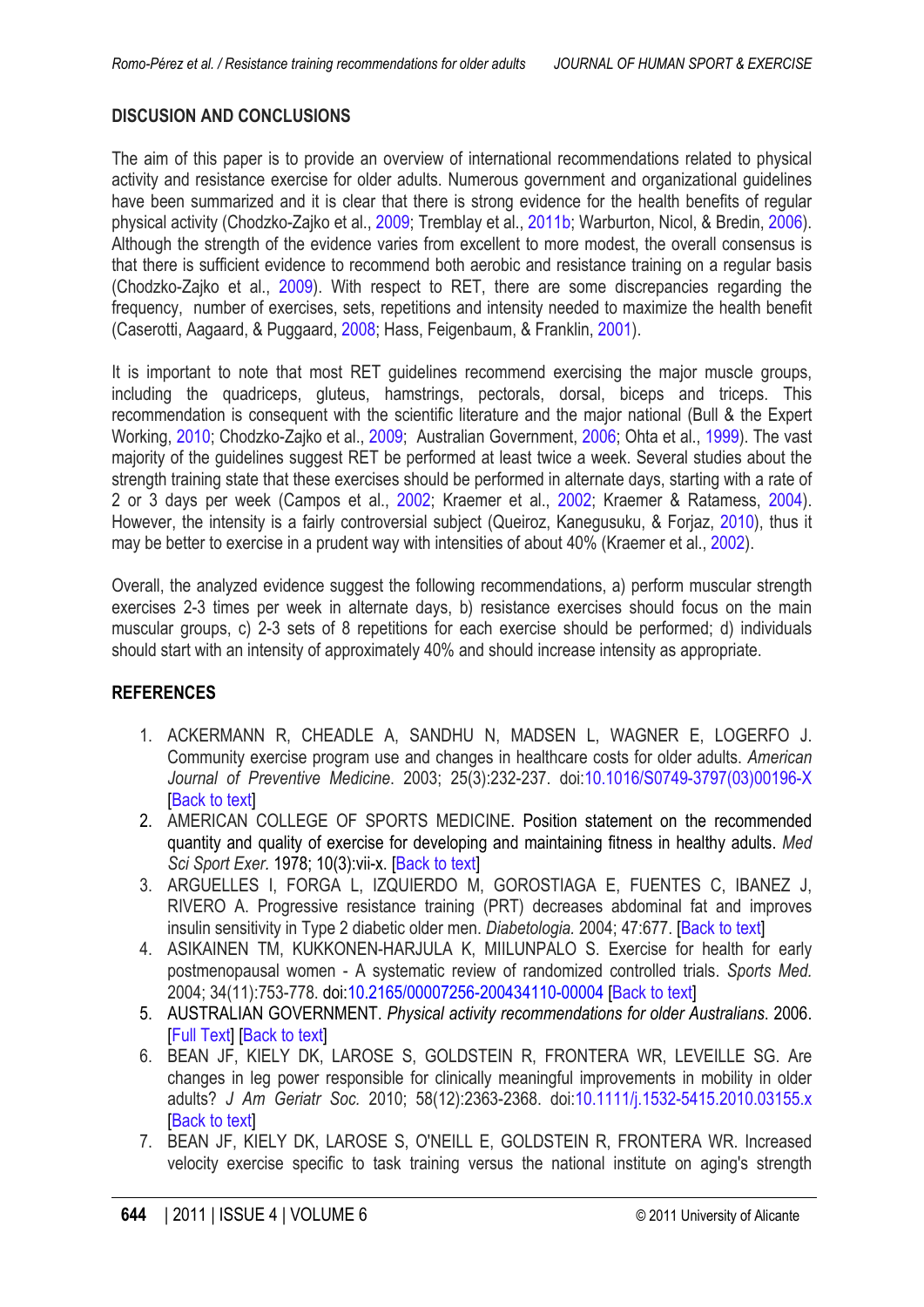<span id="page-6-8"></span>training program: changes in limb power and mobility. *Journals of Gerontology Series a-Biological Sciences and Medical Sciences.* 2009; 64(9):983-991. [\[Full Text\]](http://www.ncbi.nlm.nih.gov/pmc/articles/PMC2720885/?tool=pubmed) [[Back to text](#page-1-0)]

- <span id="page-6-11"></span>8. BRITISH HEART FOUNDATION. *Guidelines for the promotion of physical activity with older people*. 2008. [\[Full Text\]](http://www.sportacrossstaffordshire.co.uk/live/images/cme_resources/Public/Health%20Strategies/BHF-Older-people.pdf) [\[Back to text\]](#page-4-0)
- <span id="page-6-10"></span>9. BULL FC, THE EXPERT WORKING GROUP. *Physical activity guidelines in the U.K.: Review and recommendations*. Leicestershire: School of Sport, Exercise, and Health Sciences, Loughborough University; 2010. [\[Full Text\]](http://www.dh.gov.uk/prod_consum_dh/groups/dh_digitalassets/documents/digitalasset/dh_128255.pdf) [[Back to text](#page-4-0)]
- <span id="page-6-14"></span>10. CAMPOS G, LUECKE T, WENDELN H, TOMA K, HAGERMAN F, MURRAY T. Muscular adaptations in response to three different resistance-training regimens: specificity of repetition maximum training zones. *Eur J Appl Physiol.* 2002; 88(1-2):50-60. doi[:10.1007/s00421-002-](http://dx.doi.org/10.1007/s00421-002-0681-6) [0681-6](http://dx.doi.org/10.1007/s00421-002-0681-6) [\[Back to text\]](#page-5-5)
- <span id="page-6-13"></span>11. CASEROTTI P, AAGAARD P, PUGGAARD L. Changes in power and force generation during coupled eccentric-concentric versus concentric muscle contraction with training and aging. *Eur J Appl Physiol.* 2008; 103(2):151-161. doi[:10.1007/s00421-008-0678-x](http://dx.doi.org/10.1007/s00421-008-0678-x) [\[](#page-5-5)[Back to text\]](#page-4-0)
- <span id="page-6-1"></span>12. CHODZKO-ZAJKO W, PROCTOR D, SINGH M, MINSON C, NIGG C, SALEM G. Exercise and physical activity for older adults. *Med Sci Sport Exer.* 2009; 41(7):1510-1530. doi[:10.1249/MSS.0b013e3181a0c95c](http://dx.doi.org/10.1249/MSS.0b013e3181a0c95c) [\[Back to text\]](#page-1-0)
- <span id="page-6-0"></span>13. DE SOUZA E, LUZ M. A critical analysis of research guidelines in Chinese medicine. *Historia Ciencias Saude.* 2011; 18(1):155-174. [\[Abstract\]](http://www.ncbi.nlm.nih.gov/pubmed/21552695) [\[Back to text\]](#page-1-0)
- <span id="page-6-12"></span>14. DEPARTMENT OF HEALTH SOUTH AFRICA. *Guideline for the promotion of active ageing in older adult at primary level*. 2000. [\[Full Text\]](http://www.westerncape.gov.za/Text/2003/ageing.pdf) [[Back to text](#page-4-0)]
- <span id="page-6-2"></span>15. [DOHERTY TJ. Aging and sarcopenia.](#page-1-0) *J Appl Physiol.* 2003; 95(4):1717-1727. [\[Full Text\]](http://jap.physiology.org/content/95/4/1717.long) [Back to text]
- <span id="page-6-9"></span>16. DRINKWATER BC, GRIMSTON SK, RAAB-CULLEN DM, SNOW-HARTER CM. ACSM [position stand on osteoporosis and exercise.](#page-3-0) *Med Sci Sport Exer.* 1995; 24(4):i-vii. [Back to text]
- <span id="page-6-3"></span>17. EVANS WJ. What is Sarcopenia. *Journals of Gerontology Series a-Biological Sciences and Medical Sciences.* 1995; 50*:*5-8. [\[Abstract\]](http://www.ncbi.nlm.nih.gov/pubmed/7493218) [[Back to text](#page-1-0)]
- <span id="page-6-7"></span>18. FIATARONE-SINGH MA, LLOYD B, HANSEN R, FINNEGAN T, ALLEN B, SINGH N. Functional performance/falls and mobility methodology and baseline characteristics for the sarcopenia and hip fracture (SHIP) study: a one-year prospective study. *Gerontologist.* 2008; 48:99-100. [\[Back to text\]](#page-1-0)
- <span id="page-6-4"></span>19. FRONTERA WR, HUGHES VA, FIELDING RA, FIATARONE MA, EVANS WJ, ROUBENOFF R. Aging of skeletal muscle: a 12-yr longitudinal study. *J Appl Physiol.* 2000; 88(4):1321-1326. [\[Full Text\]](http://jap.physiology.org/content/88/4/1321.full.pdf+html) [[Back to text](#page-1-0)]
- <span id="page-6-6"></span>20. FRONTERA WR, REID KF, PHILLIPS EM, KRIVICKAS LS, HUGHES VA, ROUBENOFF R, FIELDING RA. Muscle fiber size and function in elderly humans: a longitudinal study. *J Appl Physiol.* 2008; 105(2):637-642. doi[:10.1152/japplphysiol.90332.2008](http://dx.doi.org/10.1152/japplphysiol.90332.2008) [\[Back to text\]](#page-1-0)
- <span id="page-6-5"></span>21. FRONTERA WR. Strengthening exercise in elderly. *Med Sport.* 2006; 59(4):449-450. [\[Back to](#page-1-0) [text\]](#page-1-0)
- 22. HASKELL WL, LEE IM, PATE RR, POWELL KE, BLAIR SN, FRANKLIN BA, MACERA CA, HEATH GW, THOMPSON PD, BAUMAN A. Physical activity and public health: updated recommendation for adults from the American College of Sports Medicine and the American Heart Association. *Med Sci Sport Exerc.* 2007; 39(8):1423-34. doi[:10.1249/mss.0b013e3180616b27](http://dx.doi.org/10.1249/mss.0b013e3180616b27) [[Back to text](#page-3-0)]
- 23. HASS C, FEIGENBAUM M, FRANKLIN B. Prescription of resistance training for healthy populations. *Sports med.* 2001; 31(14):953-964. doi[:10.2165/00007256-200131140-00001](http://dx.doi.org/10.2165/00007256-200131140-00001) [[Back to text](#page-5-5)]
- 24. INE: INSTITUTO NACIONAL DE ESTADISTICA. *Demografia y poblacion*. 2011. [\[Full Text\]](http://www.ine.es/inebmenu/mnu_cifraspob.htm) [[Back to text](#page-1-0)]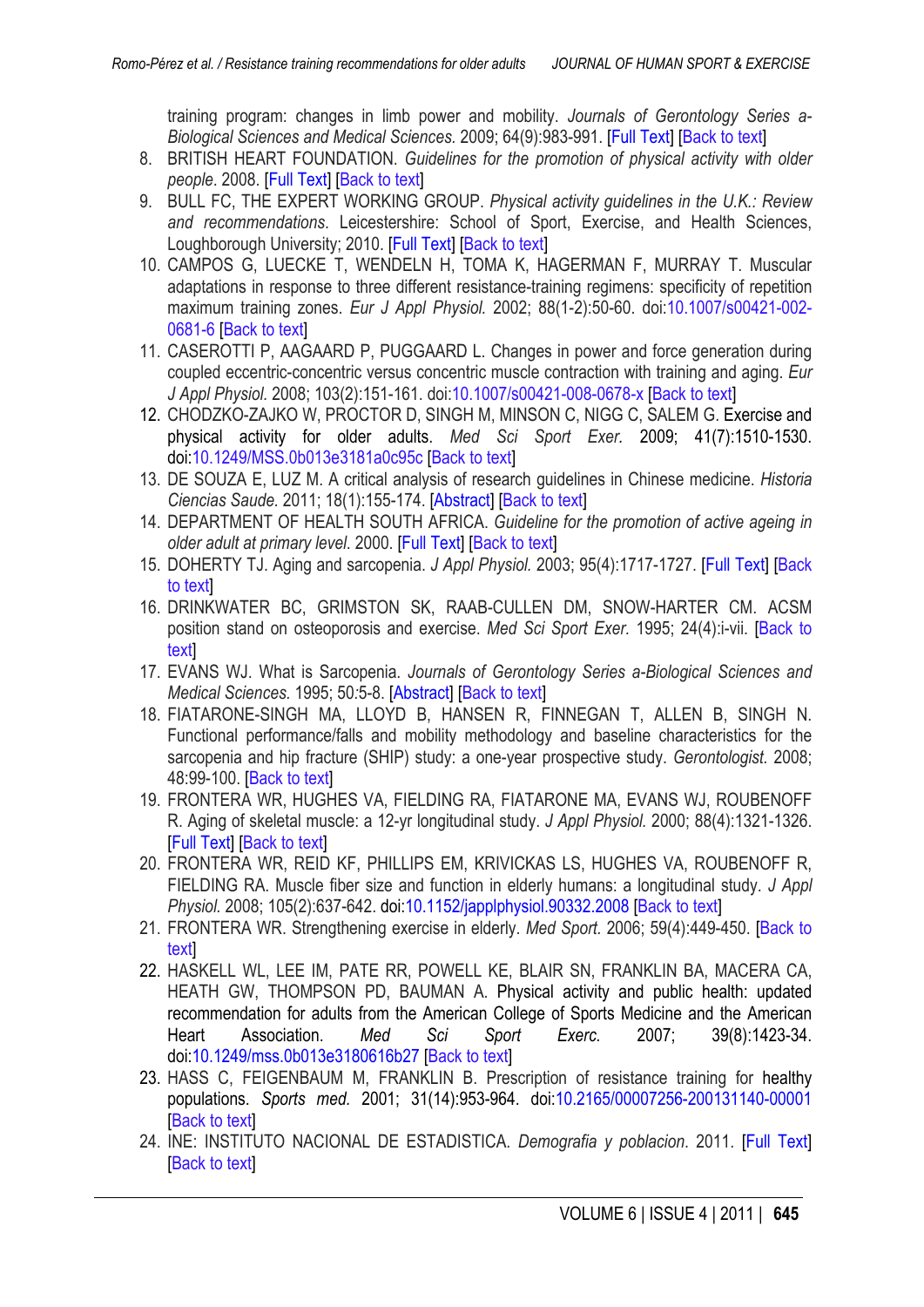- <span id="page-7-10"></span><span id="page-7-1"></span>25. IZQUIERDO M, HAKKINEN K, ANTON A, GARRUES M, IBANEZ J, RUESTA M, GOROSTIAGA EM. Maximal strength and power, endurance performance, and serum hormones in middle-aged and elderly men. *Med Sci Sport Exerc.* 2001; 33(9):1577-1587. doi[:10.1097/00005768-200109000-00022](http://dx.doi.org/10.1097/00005768-200109000-00022) [[Back to text](#page-1-0)]
- <span id="page-7-2"></span>26. IZQUIERDO M, HAKKINEN K, IBANEZ J, GARRUES M, ANTON A, ZUNIGA A, LARRION JL, GOROSTIAGA EM. Effects of strength training on muscle power and serum hormones in middle-aged and older men. *J Appl Physiol.* 2001; 90(4):1497-1507. [\[Full Text\]](http://jap.physiology.org/content/90/4/1497.full.pdf+html) [[Back to text](#page-1-0)]
- <span id="page-7-3"></span>27. IZQUIERDO M, HAKKINEN K, IBANEZ J, KRAEMER W, GOROSTIAGA E. Effects of combined resistance and cardiovascular training on strength, power, muscle cross-sectional area, and endurance markers in middle-aged men. *Eur J Appl Physiol.* 2005; 94(1-2):70-75. doi[:10.1007/s00421-004-1280-5](http://dx.doi.org/10.1007/s00421-004-1280-5) [[Back to text\]](#page-1-0)
- <span id="page-7-4"></span>28. IZQUIERDO M, IBANEZ J, GOROSTIAGA E, GARRUES M, ZUNIGA A, ANTON A, LARRION JL, HAKKINEN K. Maximal strength and power characteristics in isometric and dynamic actions of the upper and lower extremities in middle-aged and older men. *Acta Physiol Scand.* 1999; 167(1):57-68. doi[:10.1046/j.1365-201x.1999.00590.x](http://dx.doi.org/10.1046/j.1365-201x.1999.00590.x) [\[Back to text\]](#page-1-0)
- <span id="page-7-5"></span>29. IZQUIERDO M, MARTINEZ-RAMIREZ A, LARRION J, IRUJO-ESPINOSA M, GOMEZ M. Functional capacity evaluation in a clinical and ambulatory setting: new challenges of accelerometry to assessment balance and muscle power in aging population. *Anales del sistema sanitario de Navarra.* 2008; 31(2):159-170. [\[Full Text\]](http://www.cfnavarra.es/SALUD/ANALES/textos/Vol31/n2/PDF/06-Valoracion%20de%20la%20capacidad_baja.pdf) [[Back to text](#page-1-0)]
- 30. JAMES M, CARROLL S. A meta-analysis of impact exercise on postmenopausal bone loss: the case for mixed loading exercise programmes. *Brit J Sport Med.* 2009; 43(12):898-908. doi[:10.1136/bjsm.2008.052704v1](http://dx.doi.org/10.1136/bjsm.2008.052704) [[Back to text](#page-2-0)]
- 31. JAMES M, CARROLL S. High-intensity resistance training and postmenopausal bone loss: a meta-analysis. *Osteoporosis Int.* 2006; 17(8):1225-1240. doi[:10.1007/s00198-006-0083-4](http://dx.doi.org/10.1007/s00198-006-0083-4) [[Back to text](#page-2-0)]
- <span id="page-7-9"></span>32. JAMES M, DUFFIELD L, CARROLL S. High and low-intensity resistance training for postmenopausal bone: an updated meta-analysis. *Osteoporosis Int.* 2010; 21:173-173. [\[Back](#page-2-0) [to text\]](#page-2-0)
- <span id="page-7-11"></span>33. KATO Y, KAWAKAMI O, OHTA T. Physical activity and healthy aging in elderly people. *Jpn J Phys Fit Sport.* 2006; 55(2):191-206. [\[Abstract\]](http://sciencelinks.jp/j-east/article/200614/000020061406A0270370.php) [[Back to text](#page-4-0)]
- <span id="page-7-12"></span>34. KRAEMER W, ADAMS K, CAFARELLI E, DUDLEY G, DOOLY C, FEIGENBAUM M. Joint Position Statement: progression models in resistance training for healthy adults. *Med Sci Sport Exerc.* 2002; 34(2):364-380. doi[:10.1097/00005768-200202000-00027](http://dx.doi.org/10.1097/00005768-200202000-00027) [[Back to text](#page-5-5)]
- <span id="page-7-13"></span>35. KRAEMER W, RATAMESS N. Fundamentals of resistance training: Progression and exercise prescription. *Med Sci Sport Exerc.* 2004; 36(4):674-688. doi[:10.1249/01.MSS.0000121945.36635.61](http://dx.doi.org/10.1249/01.MSS.0000121945.36635.61) [[Back to text](#page-5-5)]
- <span id="page-7-0"></span>36. LEE I, BUCHNER D. The importance of walking to public health. *Med Sci Sport Exerc.* 2008; 40:S512-S518. doi[:10.1249/MSS.0b013e31817c65d0](http://dx.doi.org/10.1249/MSS.0b013e31817c65d0) [\[Back to text](#page-1-0)]
- <span id="page-7-6"></span>37. LEITE RD, PRESTES J, PEREIRA GB, SHIGUEMOTO GE, PEREZ SEA. Menopause: Highlighting the Effects of Resistance Training. *Int J Sport Med.* 2010; 31(11):761-767. doi[:10.1055/s-0030-1263117](http://dx.doi.org/10.1055/s-0030-1263117) [\[Back to text\]](#page-1-0)
- <span id="page-7-7"></span>38. LLOYD BD, FIATARONE-SINGH M, SINGH N, HANSEN R, FINNEGAN T, ALLEN B. Recurrent and injurious falls in the year following hip fracture: a prospective study of incidence and risk factors from the sarcopenia and hip fracture (SHIP) study. *Gerontologist.* 2008; 48:100-100. doi[:10.1093/gerona/glp003](http://dx.doi.org/10.1093/gerona/glp003) [[Back to text](#page-1-0)]
- <span id="page-7-8"></span>39. LLOYD BD, WILLIAMSON DA, SINGH NA, HANSEN RD, DIAMOND TH, FINNEGAN TP, ALLEN BJ, GRADY JN, STAVRINOS TM, SMITH EU, DIWAN AD, FIATARONE SINGH MA. Recurrent and injurious falls in the year following hip fracture: a prospective study of incidence and risk factors from the sarcopenia and hip fracture study. *Journals of Gerontology Series a-Biological Sciences and Medical Sciences.* 2009; 64(5):599-609. doi[:10.1093/gerona/glp003](http://dx.doi.org/10.1093/gerona/glp003) **I[Back to text](#page-1-0)l**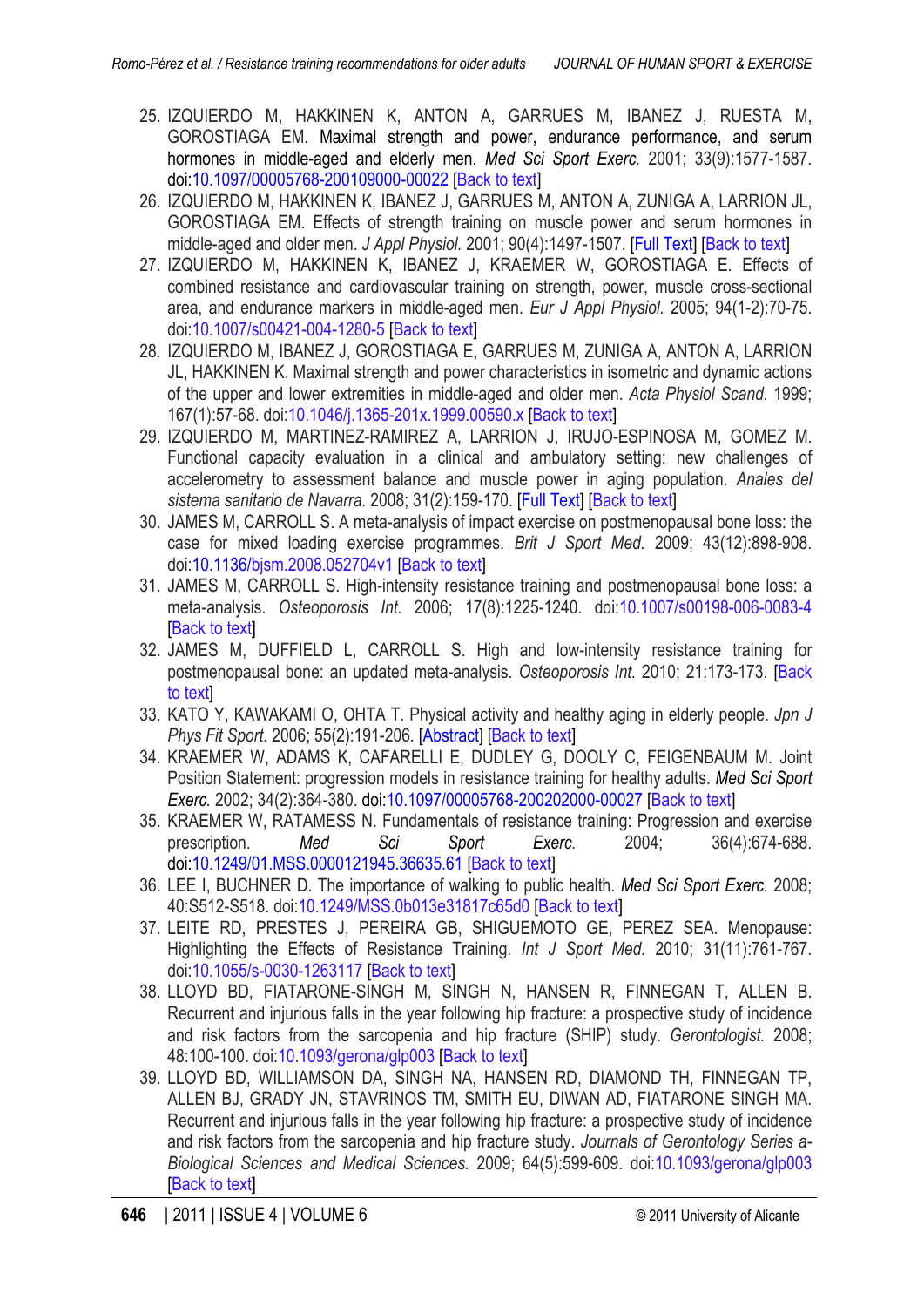- <span id="page-8-4"></span>40. MARTINSON B, CRAIN A, PRONK N, O'CONNOR P, MACIOSEK M. Changes in physical activity and short-term changes in health care charges: a prospective cohort study of older adults. *Prev Med.* 2003; 37(4):319-326. doi[:10.1016/S0091-7435\(03\)00139-7](http://dx.doi.org/10.1016/S0091-7435%2803%2900139-7) [[Back to text](#page-1-0)]
- <span id="page-8-3"></span>41. MAZZEO RS, TANAKA H. Exercise prescription for the elderly - Current recommendations. *Sports Med.* 2001; 31(11):809-818. doi[:10.2165/00007256-200131110-00003](http://dx.doi.org/10.2165/00007256-200131110-00003) [\[Back to text\]](#page-1-0)
- 42. NELSON M, REJESKI W, BLAIR S, DUNCAN P, JUDGE J, KING A. Physical activity and public health in older adults - Recommendation from the American College of Sports Medicine<br>and the American Heart Association. *Circulation*. 2007: 116(9):1094-1105. and the American Heart Association. *Circulation*. 2007; 116(9):1094-1105. doi[:10.1161/CIRCULATIONAHA.107.185650](http://dx.doi.org/10.1161/CIRCULATIONAHA.107.185650) [\[Back to text\]](#page-3-0)
- <span id="page-8-5"></span>43. NICOLA F. Dose-response relationship of resistance training in older adults: A meta-analysis. *Brit J Sport Med.* 2011; 45(3):233-234. do[i:10.1136/bjsm.2010.083246](http://dx.doi.org/10.1136/bjsm.2010.083246) [\[Back to text\]](#page-2-0)
- <span id="page-8-13"></span>44. OHTA T, TABATA I, MOCHIZUKI Y. Japanese national physical activity and health promotion guidelines. *J Aging Phys Activ.* 1999; 7(3):231-246. [\[Abstract\]](http://journals.humankinetics.com/japa-back-issues/japavolume7issue3july/japanesenationalphysicalactivityandhealthpromotionguidelines) [[Back to text](#page-4-0)]
- 45. PATE R, PRATT M, BLAIR S, HASKELL W, MACERA C, BOUCHARD C, BUCHNER D, ETTINGER W, HEATH G, KING A, KRISKA A, LEON A, MARCUS B, MORRIS J, PAFFENBARGER R, PATRICK K, POLLOCK M, RIPPE J, SALLIS J, WILMORE J. Physical activity and public health. A recommendation from the centers for disease control and prevention and the American College of Sports Medicine. *JAMA.* 1995; 273(5):402-407. doi[:10.1001/jama.1995.03520290054029](http://dx.doi.org/10.1001/jama.1995.03520290054029) [[Back to text](#page-3-0)]
- <span id="page-8-1"></span>46. PETERSON MD, RHEA MR, SEN A, GORDON PM. Resistance exercise for muscular strength in older adults: A meta-analysis. *Ageing Research Reviews.* 2010; 9(3):226-237. doi[:10.1016/j.arr.2010.03.004](http://dx.doi.org/10.1016/j.arr.2010.03.004) [\[Back to text](#page-1-0)]
- <span id="page-8-10"></span>47. POLLOCK M, GAESSER G, BUTCHER J, DESPRES J, DISHMAN R, FRANKLIN B. The recommended quantity and quality of exercise for developing and maintaining cardiorespiratory and muscular fitness, and flexibility in healthy adults. *Med Sci Sport Exerc.* 1998; 30(6):975- 991. doi[:10.1097/00005768-199806000-00032](http://dx.doi.org/10.1097/00005768-199806000-00032) [\[Back to text\]](#page-3-0)
- <span id="page-8-14"></span>48. QUEIROZ A, KANEGUSUKU H, FORJAZ C. Effects of resistance training on blood pressure in the elderly. *Arquivos Brasileiros de Cardiologia.* 2010; 95(1):135-140. doi[:10.1590/S0066-](http://dx.doi.org/10.1590/S0066-782X2010001100020) [782X2010001100020](http://dx.doi.org/10.1590/S0066-782X2010001100020) [[Back to text](#page-5-5)]
- <span id="page-8-2"></span>49. ROUBENOFF R, HUGHES VA. Sarcopenia: Current concepts. *Journals of Gerontology Series a-Biological Sciences and Medical Sciences.* 2000; 55(12):M716-M724. [\[Abstract\]](http://www.ncbi.nlm.nih.gov/pubmed/11129393) [\[Back to text\]](#page-1-0)
- <span id="page-8-0"></span>50. SANDSTROM L, STAHLE A. Rehabilitation of elderly with coronary heart disease - Improvement in quality of life at a low cost. *Advances in Physiotherapy.* 2005; 7(2):60-66. doi[:10.1080/14038190510010287](http://dx.doi.org/10.1080/14038190510010287) [[Back to text](#page-1-0)]
- <span id="page-8-7"></span>51. SHARRATT MT. Canada's physical activity guides: Background, process, and development. *Applied Physiology, Nutrition, and Metabolism.* 2007; 32(2E):S9-S15. doi[:10.1139/H07-124](http://dx.doi.org/10.1139/H07-124) [[Back to text](#page-2-0)]
- <span id="page-8-12"></span>52. SIMS J, HILL K, HUNT S, HARALAMBOUS B. Physical activity recommendations for older Australians. *Aust J Ageing.* 2009; 29(2):81-87. doi[:10.1111/j.1741-6612.2009.00388.x](http://dx.doi.org/10.1111/j.1741-6612.2009.00388.x) [[Back to](#page-3-0) [text\]](#page-3-0)
- <span id="page-8-6"></span>53. STEIB S. Dose-response relationship of resistance training in older adults: A meta-analysis. *Med Sci Sport Exerc.* 2010; 42(5):902-914. doi[:10.1249/MSS.0b013e3181c34465](http://dx.doi.org/10.1249/MSS.0b013e3181c34465) [[Back to text\]](#page-2-0)
- <span id="page-8-8"></span>54. TREMBLAY MS, WARBURTON DER, JANSSEN I, PATERSON DH, LATIMER AE, RHODES RE, KHO ME, HICKS A, LEBLANC AG, ZEHR L, MURUMETS K, DUGGAN M. New Canadian physical activity guidelines. *Applied Physiology Nutrition and Metabolism.* 2011a; 36(1):47-58. doi[:10.1139/H11-010](http://dx.doi.org/10.1139/H11-010) [\[Back to text\]](#page-2-0)
- <span id="page-8-9"></span>55. TREMBLAY MS, WARBURTON DER, JANSSEN I, PATERSON DH, LATIMER AE, RHODES RE, KHO ME, HICKS A, LEBLANC AG, ZEHR L, MURUMETS K, DUGGAN M. New Canadian physical activity guidelines. *Applied Physiology Nutrition and Metabolism.* 2011b; 36(1):36-46. doi[:10.1139/H11-009](http://dx.doi.org/10.1139/H11-009) [\[Back to text\]](#page-2-0)
- <span id="page-8-11"></span>56. USDHHS. *Physical activity guidelines for Americans*. 2008. [\[Full Text\]](http://www.health.gov/PAGuidelines) [\[Back to text\]](#page-3-0)